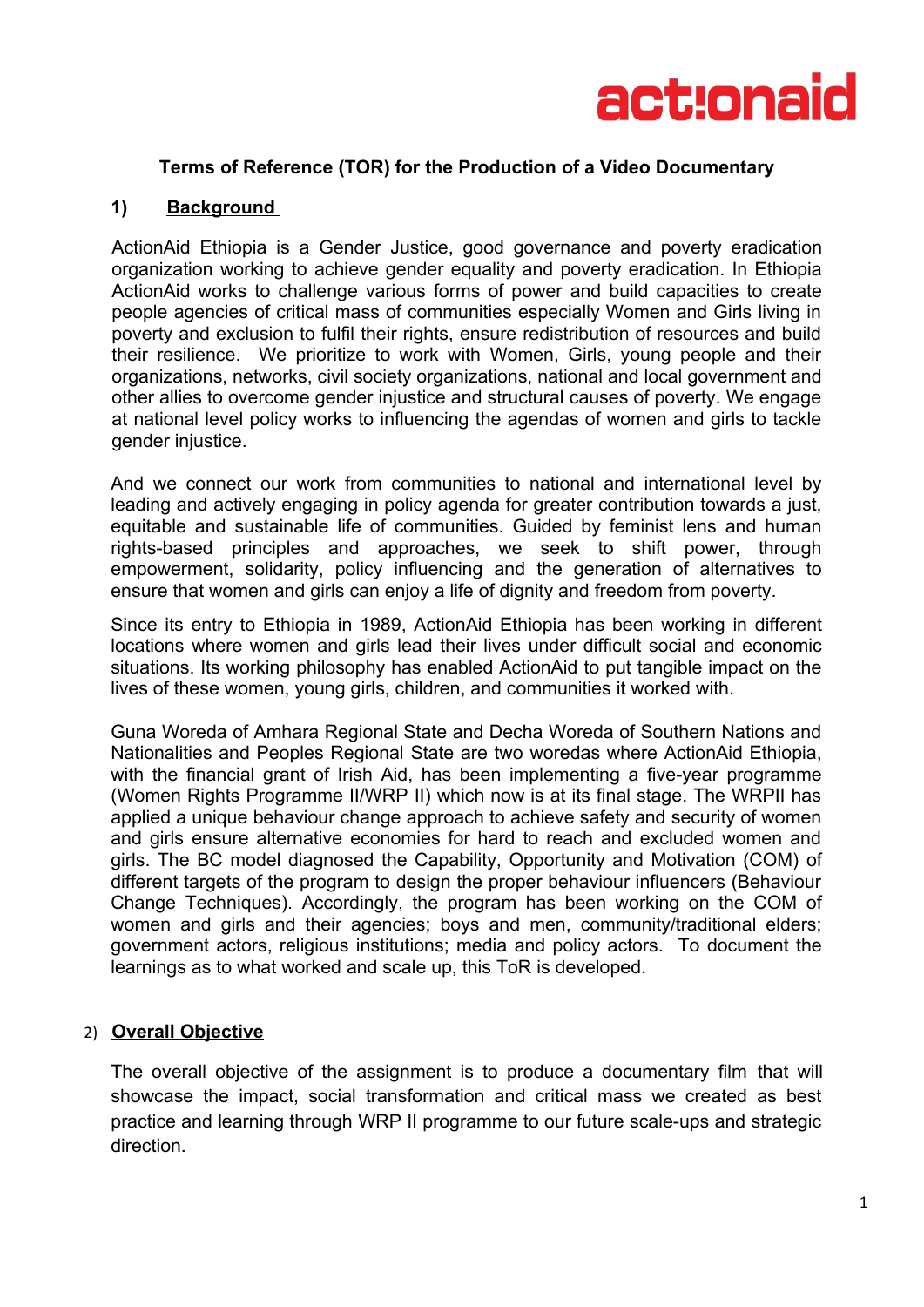The documentary should focus on the impact of works geared towards shifting of power and redistribution of resources (social and economic empowerment) on the lives of hard to reach-women and girls by highlighting significant success stories of right holders/citizens, their social structures like Women Watch Groups, Saving and Credit Cooperatives, Girls' Clubs, etc.

## **3) Scope of Work**

- $\vee$  Documenting how individual community members have been targeted, how their needs have been identified and what journey they have been through
- $\triangleright$  Document on changes in line with the BC approach of Capability, Opportunity and motivation for Behavior Change (COM-B)
- ✔ Documenting how women/girl-led social structures like Women Watch<br>Groups Saving and Credit Cooperatives, School Girls' Clubs, are and Credit Cooperatives, School Girls' Clubs, are established, how they functioned, and the impact they've brought on the power dynamics in their social structure.
- $\vee$  Documenting how BC (Behaviour Change) approach has helped hard-toreach women and girls and other people transform the social dynamics in their respective localities and beyond in Decha and Guna woredas of SNNPR and Amhara regional states respectively.
- $\triangleright$  Document lessons and challenges from women led institutions around development and right initiatives that would help to sustain and scale up the initiatives to wider area.
- $\triangleright$  Enrich the documentary with case stories attached with photos (with full consent) on individuals, households, communities and government authorities' levels.
- $\triangleright$  Produce a documentary video in Amharic and English subtitle that can serve for learning and sharing purposes,

## **1) Methodology**

The film producing company should first understand the context in the target communities. Best practices of the community with the determinant socio-economic, cultural, and other relevant factors should be identified first before the video production.

For the documentary film, a total of 2 weredas and 4 kebeles are involved, i.e.,

- $\vee$  2 Kebeles from Decha Woreda of SNNP Regional State; and
- $\vee$  2 Kebeles from Guna Woreda of Amhara Regional State;
- $\triangledown$  The enterprise/consultant should closely work with ActionAid Ethiopia's Program Department and Communications Unit. Review of the program documents including baseline, national annual reports and those submitted to the donor, process briefing report and final evaluation of the program.

## **1) Roles and Responsibilities**

# **A. ActionAid Ethiopia**

■ Will select the locations, and facilitate all the personal contacts including interviewees and government officials and BC approach implementing team on to brief on the approach.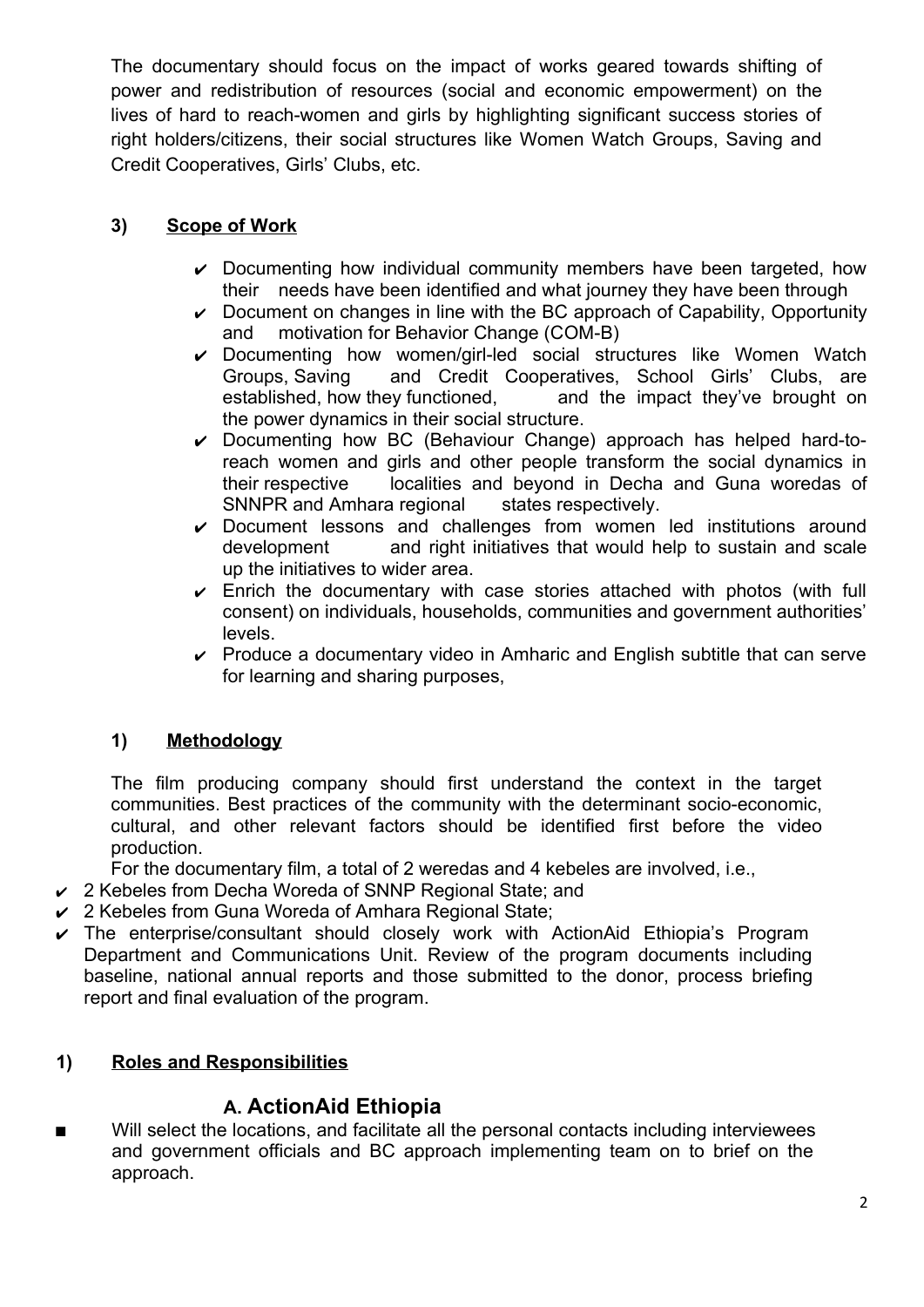- Will give general orientation and resource documents on the BC including the video that was filmed in Dublin in 2018- very short video of the 3 countries, so that the film producing company will have better understanding of the context of ActionAid and the people it works with. Will assign vehicle to the target woredas and kebeles identified for the documentary production
- **Assign a translator for the work with Menja community as relevant**
- Final acceptance of the documentary video by ActionAid Ethiopia Country Director against standard quality agreed per the terms of the agreement.

# **B. The Film Producing Company**

- Will prepare detail workplan and submit it to ActionAid Ethiopia for discussions and joint agreement. This should include a written description of the methodology, costs of the production (professional fee, expenses for shooting/new footages, studio facilities, production cost and other related costs) as well as the list and profiles of the most important members of the production team (including the script writer, the narrator and director). The enterprise/consultant shall also prepare and submit a detailed timetable of activities.
- Will thoroughly review all documents given by ActionAid Ethiopia for this assignment. As appropriate, video produced by local development areas (LRPs) may be used, if and only if the video is necessary and relevant for this documentary film production.
- Will prepare the narration script and get approval from ActionAid to use it for the film production.
- Shall use the feedbacks given by ActionAid to further improve the quality of the work. Following the comments, the film company shall polish and prepare the final work accommodating the feedback.
- Shall deliver the final production in soft copy and VCD.

## **Task 5: Submission:**

- 1. Submitting the work plan (Inception report): November 30, 2021
- 2. Submitting the script December 15, 2021
- 3. Submitting the draft documentary for feedback: December 30, 2021
- 4. Feedback provided to the firm Same Manuary 10, 2022
- 5. Submitting the final copies of the production: January 31, 2022

**1) Deliverables** 

Following is the list of deliverables:

- 1) A master copy of the 30 minutes documentary video in Amharic with English and Amharic sub-titles in DVD and flash disk formats, with a shorter version of 10 minutes
- 2) Ensure visibility on the final products including logos of ActionAid and acknowledging AAIreland and IrishAid with their logos.
- 3) The raw footage used to produce the documentary,
- 4) The narration text or the full script used for the production with still pictures extracted from the footages
- 5) 50 copies of the documentary film in DVD format
- 6) Versions provided should be compatible for internet and TV screening.

4)

## **2) Required Profile of Consultant/enterprise**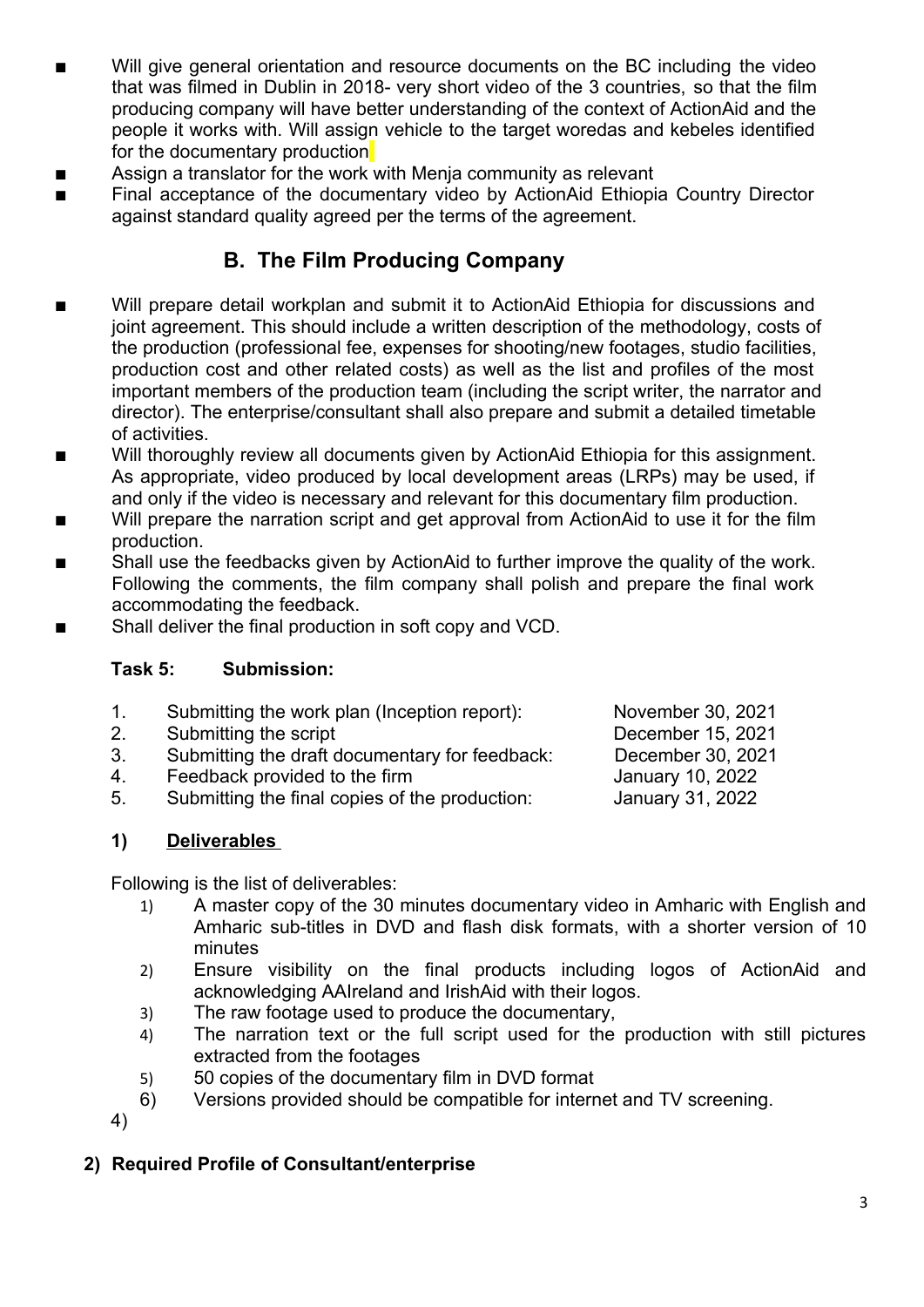The film producing company should be a professional firm/individual with a background, experience, qualification in and acquaintance with producing video documentaries, which includes:

 $\checkmark$  Extensive experience in producing public information video films or TV programs relating to social and economic development matters.

 $\checkmark$  Understanding on the national poverty context, policy frameworks on gender and development, Gender Based Violence and understanding on issues of patriarchy and power relationship and its impact on women and girls is crucial.

 Excellent technical capacities to ensure smooth and high-quality production (video production staff, owner of its own video production studio or a documentary proof of an access to a rented video studio, and a sample documentary done by the consultant on social matters).

 $\checkmark$  Experience in working with international organizations and/or international donors as well as in working with state institutions. NGOs and local authorities.

 $\checkmark$  The consultant must explicitly state in the technical proposal to be submitted the ethical considerations the agency would take during the process.

 $\checkmark$  Follow the Terms of Reference and AAE's guidance as well as branding guideline of ActionAid

 Develop a suggested plan and schedule for roll out plan in consultation with AAE along with a clear and detail work plan that reflects the timeline/deliverables to the point to ensure huge support required from AAE

 Prepare break down budget for the entire visual documentation process and field work as needed

 $\checkmark$  Compose/provide any necessary background music/audio for the videos

## **1) Budget and Financial terms**

An itemized estimated budget including VAT should be submitted by the interested parties along with the execution plan in separate document so that all detail costs of the consultancy must be presented in the financial proposal. The Financial Proposal should clearly indicate both vehicle from ActionAid and from the filming company. The Payment will be made through "Account Payee Cheque" in favour of the client company after making necessary deduction of tax and VAT according to prevailing laws of Ethiopian Government.

## **2) Intellectual Property**

All outputs produced in this action shall remain the property of ActionAid who shall have exclusive rights over their use.

## 3) **Selection process**

Evaluation criteria are as follows:

- Firm profile and Practical Experience: **20%.**
- Proposed methodology, approach (creative and innovative ideas) and implementation plan including work schedule: **30**%**.**
- Work references and/or CVs of the key team members to be used on the assignment: **20%**.
- Financial Proposal **30**%